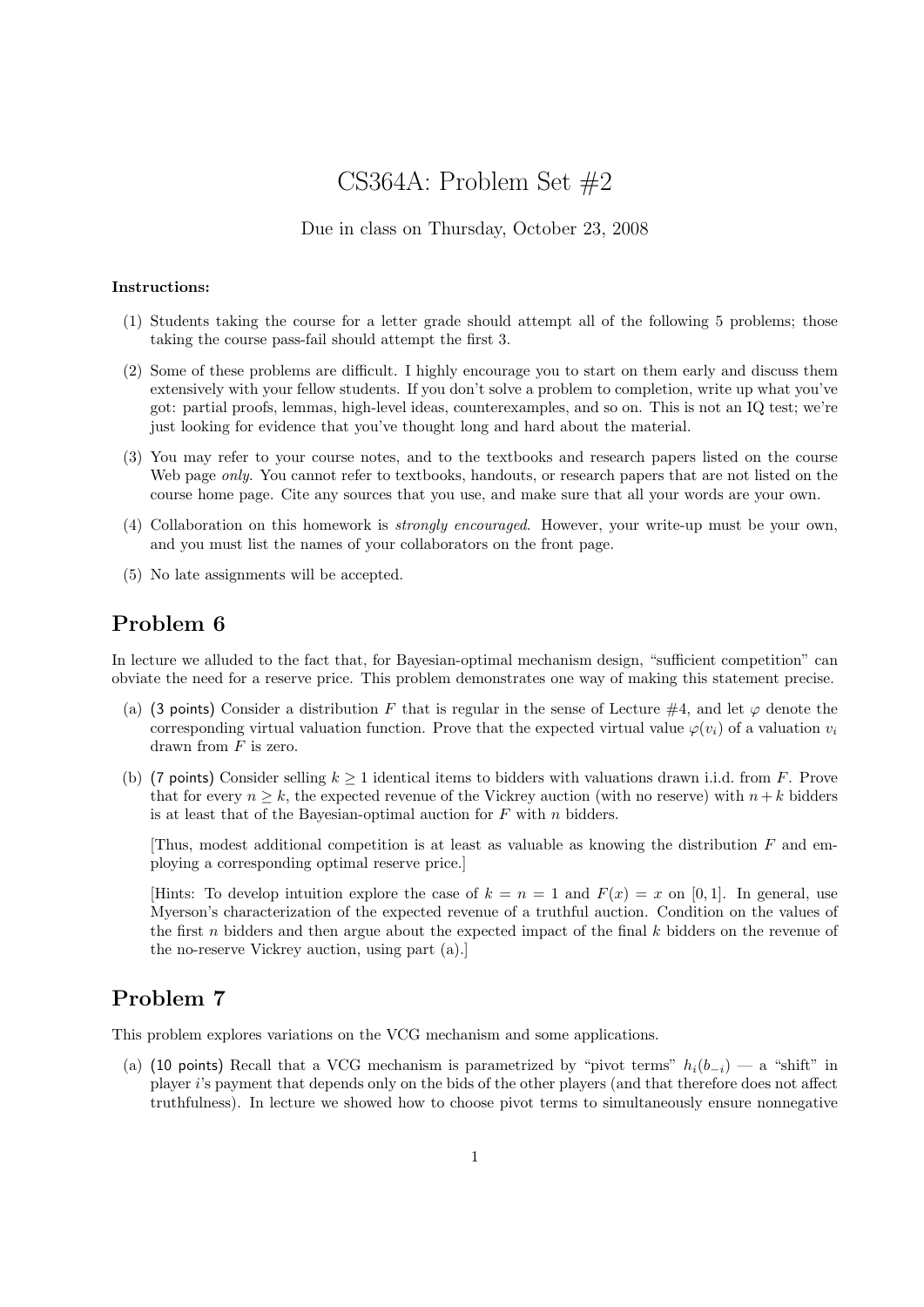payments (from the players to the mechanism) and "individual rationality" (i.e.,  $p_i \leq b_i(\omega^*)$ , where  $\omega^*$  is the outcome chosen by the mechanism). We now consider dropping these two requirements and instead insisting on budget-balance, meaning that the sum of the payments (which can now be positive or negative) equals zero no matter what the players bid.

Formally, consider a general mechanism design problem with outcome set  $\Omega$ , n players, and valuations (each a function from  $\Omega$  to  $\mathcal{R}^+$ ) drawn from a set V. We will say that the pivot terms  $\{h_i(\cdot)\}_{i=1}^n$ budget-balance the VCG mechanism if, for all possible bids  $b_1(\cdot), \ldots, b_n(\cdot) \in \mathcal{V}$ , the corresponding VCG payments (including the  $h_i$ 's) sum to 0.

Some mechanism design problems admit such pivot terms, while others do not. Precisely, prove that there exist pivot terms that budget-balance the VCG mechanism if and only if the maximum-possible efficiency w.r.t. the bids can be represented as the sum of bid-independent functions  $-$  i.e., if and only if we can write

$$
\max_{\omega \in \Omega} \sum_{i=1}^{n} b_i(\omega) = \sum_{i=1}^{n} g_i(b_{-i})
$$
\n(1)

for every  $b_1(\cdot), \ldots, b_n(\cdot) \in \mathcal{V}$ , where each  $g_i$  is some function that does not depend on  $b_i$ .

[Hint: You might start with the standard VCG payments described in lecture and try summing them up. The sum should simplify so as to involve only a multiple of the left-hand side of (1) and bidindependent terms.]

- (b) (5 points) Either directly or using part (a), prove that for a single-good auction with at least two bidders, there are no pivot terms that budget-balance the Vickrey auction.
- (c) (5 points) Again consider a general mechanism design problem, with a set  $\Omega$  of outcomes, and n players, where player i has a private real-valued valuation  $v_i(\omega)$  for each outcome  $\omega \in \Omega$ . Suppose the function  $f : \Omega \to \mathcal{R}$  has the form

$$
f(\omega) = c(\omega) + \sum_{i=1}^{n} w_i v_i(\omega),
$$

where c is a publicly known function of the outcome, and where each  $w_i$  is a nonnegative, public, player-specific weight. Such a function is called an affine maximizer.

Show that for every affine maximizer objective function f and every subset  $\Omega' \subseteq \Omega$  of the outcomes, there is a truthful mechanism that optimizes f over  $\Omega'$ .

[Hint: modify the VCG mechanism. Don't worry about individual rationality.]

(d) (3 points) For the rest of this problem, consider a combinatorial auction with a set S of m goods and n bidders. Assume that the valuation  $v_i(\cdot)$  of bidder i depends only on its bundle  $T_i$  of goods; that it is nondecreasing (so  $T_1 \subseteq T_2$  implies that  $v_i(T_1) \le v_i(T_2)$ ); that  $v_i(\emptyset) = 0$ ; and that  $v_i$  is *subadditive*, meaning that  $v_i(T_1) + v_i(T_2) \ge v_i(T_1 \cup T_2)$  for every pair  $T_1, T_2$  of disjoint subsets of goods.

In this and the next two parts, we consider only the winner determination problem (i.e., we don't worry about payments or truthfulness, just polynomial-time surplus maximization). Given S and  $v_1, \ldots, v_n$ , call the winner determination problem *lopsided* if there is an optimal allocation of goods in which at least half of the total surplus of the allocation is due to players that were allocated a bundle with at least han of the total surplus of the anocation is due to players that were anocated a bundle with at least  $\sqrt{m}$  goods. (I.e., if  $2\sum_{i\in A} v_i(T_i^*) \geq \sum_{i=1}^n v_i(T_i^*)$ , where  $\{T_i^*\}$  is the optimal allocation and A is the subset of bidders i with  $|T_i^*| \geq \sqrt{m}$ .

Show that in a lopsided problem, there is an allocation that gives all of the goods to a single player and achieves an  $\Omega(1/\sqrt{m})$  fraction of the maximum-possible surplus.

(e) (4 points) Show that in a problem that is not lopsided, there is an allocation that gives at most one (4 points) show that in a problem that is not lopsided, there is an anotation that gives good to each player and achieves an  $\Omega(1/\sqrt{m})$  fraction of the maximum-possible surplus. [Hint: use subadditivity.]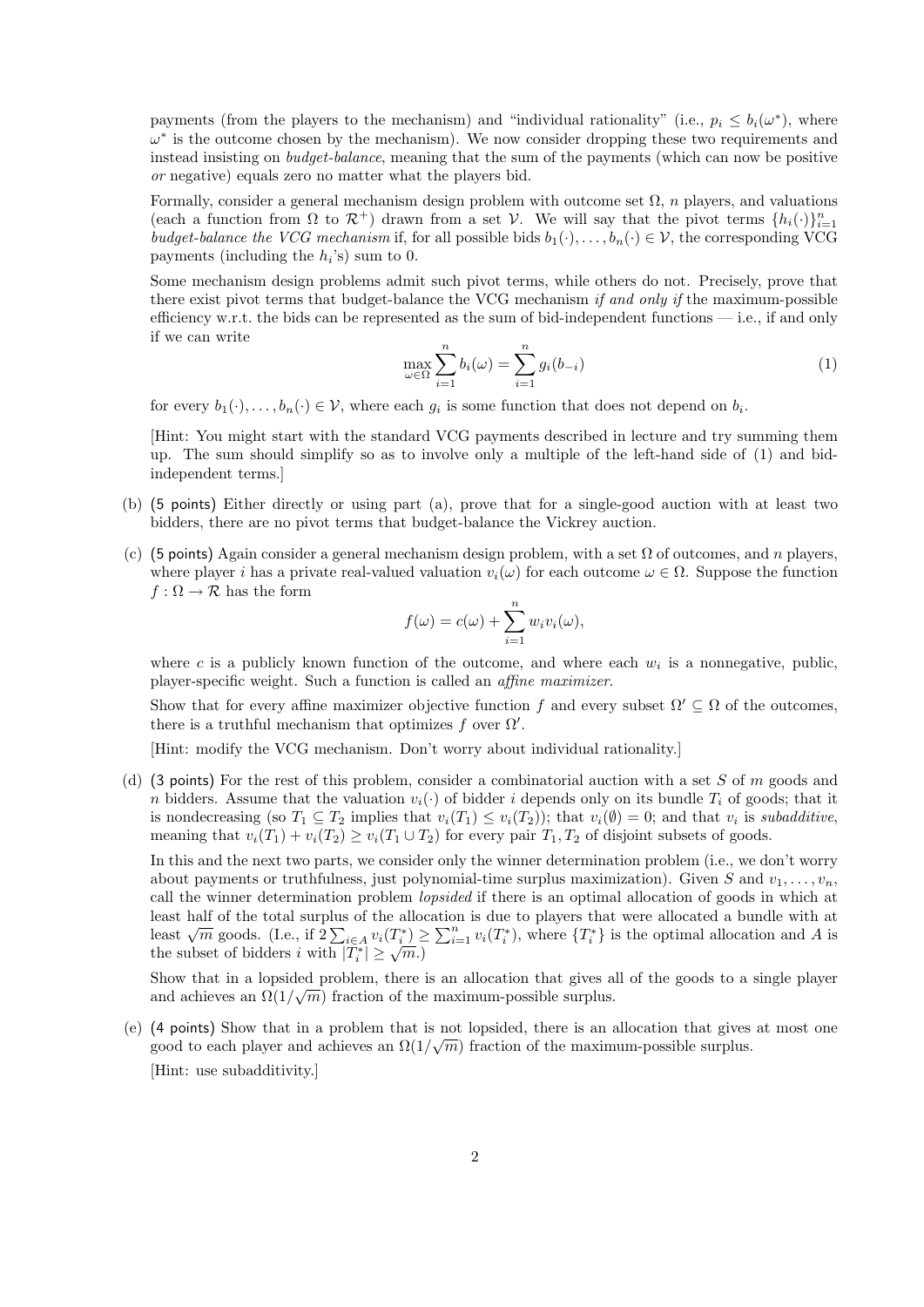(f) (4 points) Give a polynomial-time  $O(\sqrt{m})$ -approximate winner determination algorithm for subadditive valuations.

[Hint: make use of a graph matching algorithm.]

(g) (4 points) Give a polynomial-time,  $O(\sqrt{m})$ -approximate, truthful combinatorial auction for subadditive valuations.

[Hint: use part (c).]

## Problem 8

This problems considers auctions that provide revenue guarantees of various forms.

(a) (3 points) Consider a digital goods auction (*n* bidders, *n* identical goods) with a twist: the auctioneer incurs a fixed production cost of 1 if there is at least one winner; if no goods are sold, then no such cost is incurred. Call an auction for this problem *budget-balanced* if, whenever there is at least one winner, the prices charged to the winners sum to exactly the cost incurred (namely, 1). Define the *surplus* of an outcome with winners S to be 0 if  $S = \emptyset$  and  $-1 + \sum_{i \in S} v_i$  otherwise.

Note that the surplus can be truthfully maximized in this problem using the extension of the VCG mechanism described in Problem 7(c). Prove that with the standard VCG payments (in which losers pay 0), the VCG mechanism is not budget-balanced — in fact, it can generate 0 revenue even when the auctioneer incurs cost 1.

- (b) (2 points) Explain how to instantiate the ProfitExtract subroutine from Lecture  $#5$  to obtain a nontrivial truthful, budget-balanced mechanism for the above problem (in which losers pay 0 and winners pay at most their bids).
- (c) (8 points) The mechanism in (b) does not generally maximize the surplus. Precisely, show that the largest-possible difference (over all possible valuation profiles  $\bf{v}$ ) between the maximum surplus and the surplus achieved by this mechanism is exactly

$$
-1+\sum_{i=1}^n\frac{1}{i},
$$

which is roughly  $\ln n - 1$ .

(d) (5 points) We can generalize the result in (b) as follows. Consider a digital goods auction with players N, in which the auctioneer incurs a (publicly known) cost of  $C(S)$  when the set of winners is  $S \subseteq N$ . Assume that  $C(\emptyset) = 0$ , that C is nondecreasing (meaning  $C(S) \leq C(T)$  whenever  $S \subseteq T$ ), and that C is submodular, meaning that

$$
C(T \cup \{i\}) - C(T) \le C(S \cup \{i\}) - C(S)
$$

whenever  $S \subseteq T$  and  $i \notin T$ . (This is a set-theoretic type of "marginal returns". For example, when  $C(S)$  depends only on |S|, submodularity becomes discrete concavity.)

The Shapley value of i in S, denoted  $\chi_{Sh}(i, S)$ , is defined as follows. For an ordering  $\pi$  of the players of S, let  $T_{\pi}$  denote those preceding i in  $\pi$ . Then  $\chi_{Sh}(i, S) := \mathbf{E}_{\pi}[C(T_{\pi} \cup \{i\}) - C(T_{\pi})]$ , where  $\pi$  is chosen uniformly at random. In other words, assuming that the players of  $S$  are added to the empty set 1-by-1 in a random order,  $\chi_{Sh}(i, S)$  is the expected jump in cost caused by i's arrival.

Prove that, under the assumptions on C above,  $\chi_{Sh}(i, S) \geq \chi_{Sh}(i, T)$  whenever  $S \subseteq T$ .

- (e) (7 points) By using Shapley values as prices, generalize the budget-balanced truthful mechanism in (b) to a digital goods auction with an arbitrary nondecreasing, submodular cost function. Be sure to prove that your mechanism is truthful.
- (f) (up to 8 points extra credit) Part (c) characterized the worst-case surplus loss of the mechanism in (b). Say whatever you can about an analogous characterization for the mechanisms in part (e), parametrized by the particular nondecreasing submodular cost function C.